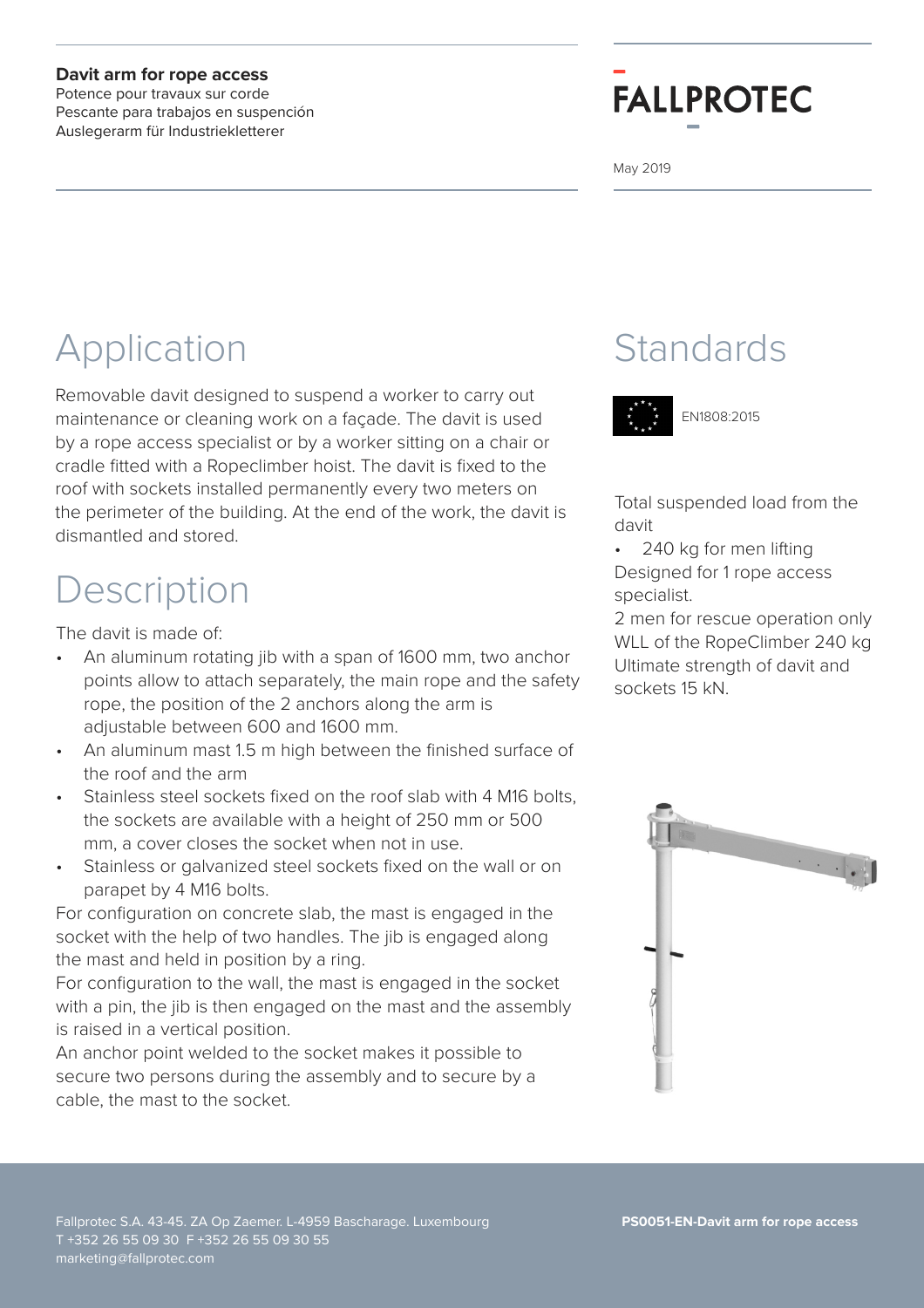#### **Davit arm for rope access**

Potence pour travaux sur corde Pescante para trabajos en suspención Auslegerarm für Industriekletterer

## **FALLPROTEC**

May 2019

### Weight

| Mast total height 2000 mm:                                       | 17,4kg |
|------------------------------------------------------------------|--------|
| Jib reach 1600 mm:                                               | 13,5kg |
| Socket with cover on roof slab in stainless steel height 260 mm: | 11,9kg |
| Socket with cover on roof slab in stainless steel height 510 mm: | 17,5kg |